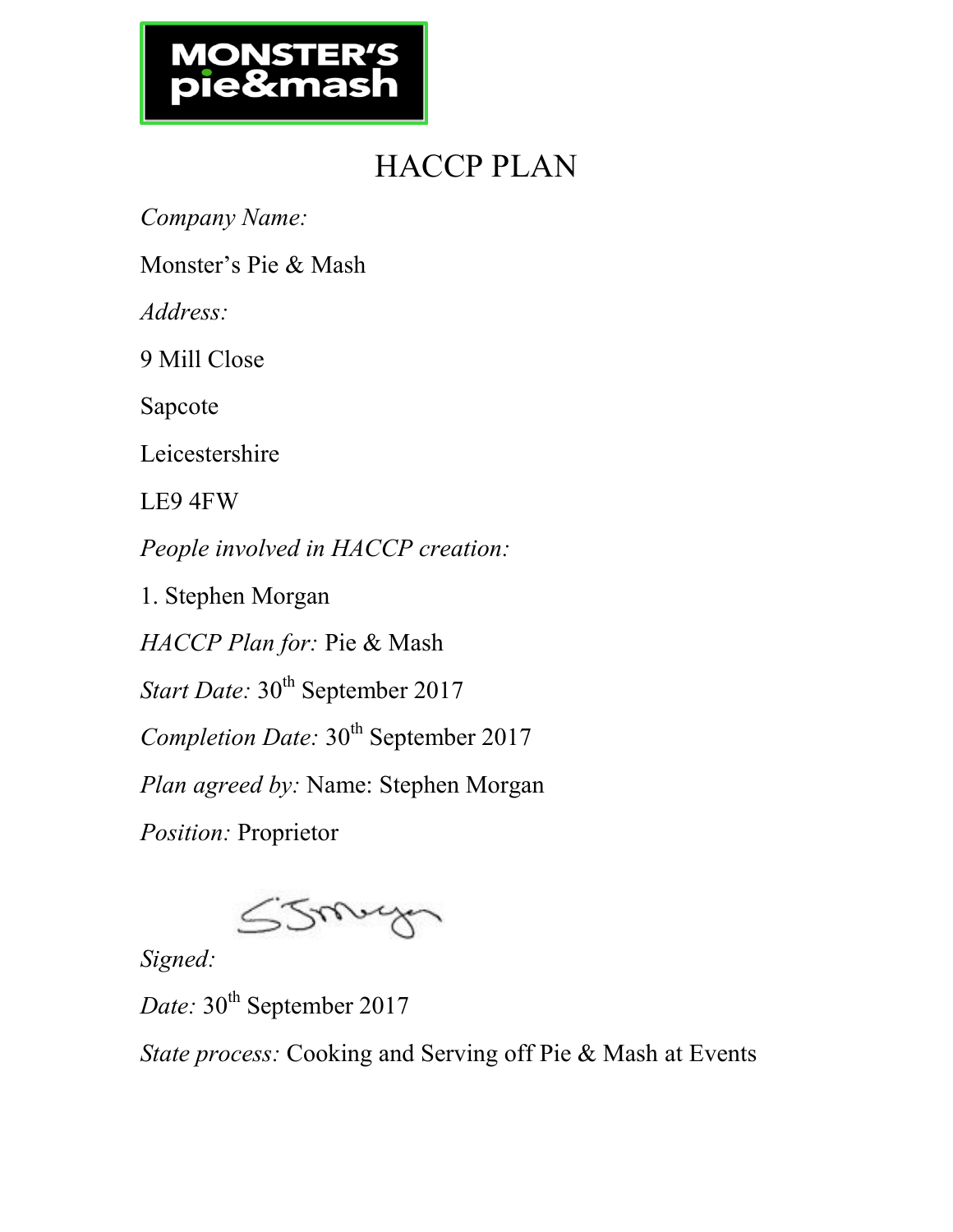#### HACCP PLAN

*HACCP PLAN FOR:* Cooking and Serving off Pie & Mash at **Events** 

#### **Hazards:**

*Biological safety:* To prevent, eliminate or reduce microbiological contamination of foods and to reduce the potential for growth.

*Physical and chemical safety:* To prevent the physical and chemical contamination of foods.

*Product: Pie, Mash, Mushy Peas & Gravy.* 

*Intended use:* Ready to eat product

*Process:*

Delivery and storage of product, preparation, cooking, chilled storage and display for sale.

*Packaging, storage, distribution:*

Food grade boxes for the Pies, Storage in chilled unit for sale. The remainder are prepared immediately before being serving. The potatoes and marrowfat pies are in paper sacks and the gravy is in a plastic air tight container.

*Customers:*

Event Attendee's

*Shelf life/conditions of use:*

Pies are delivered cooked with 8 days of refrigerated life.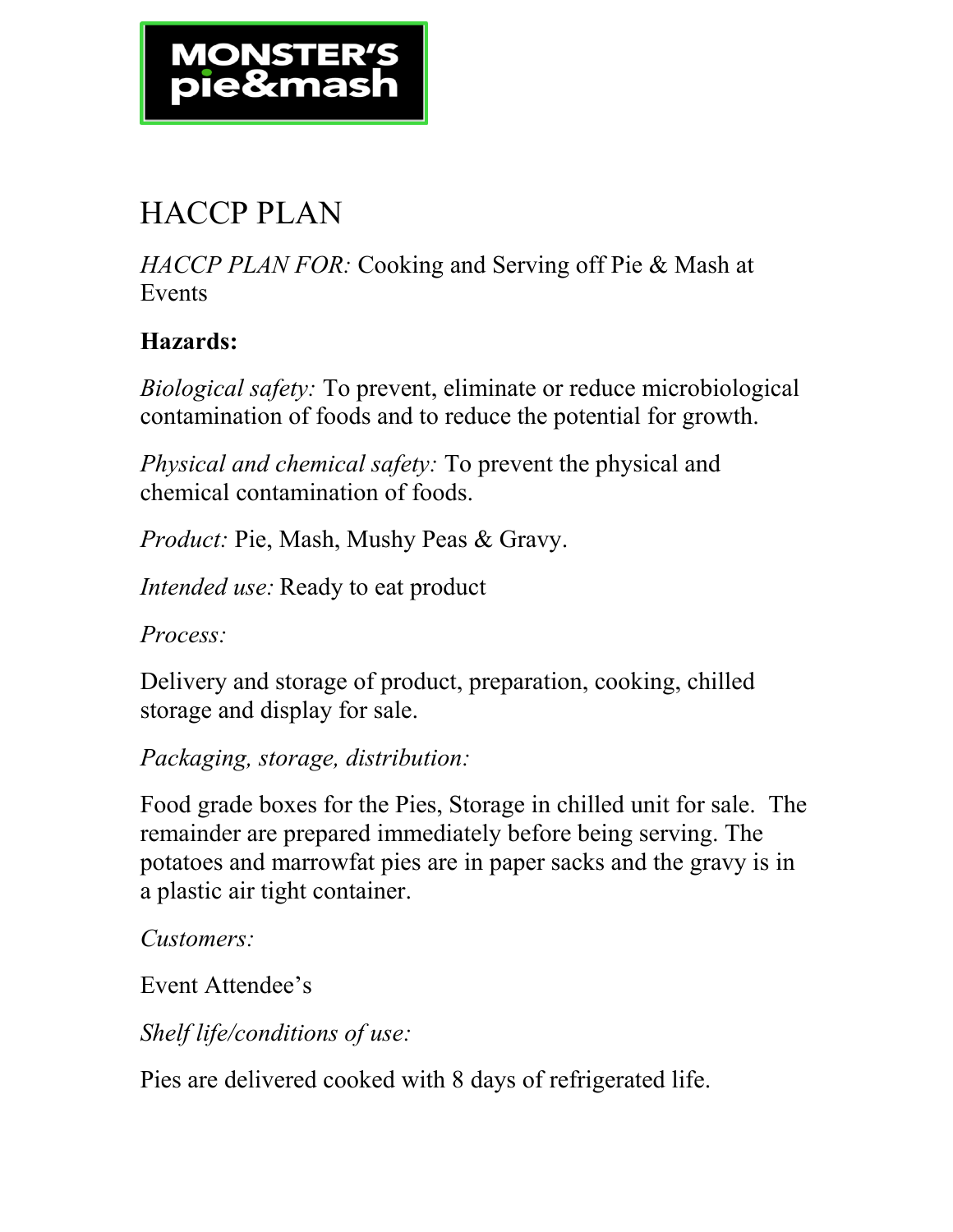| Process Step:                                   | <b>Notes</b>                                                                                            |                                                                                                                                                                                                                                                                                              |
|-------------------------------------------------|---------------------------------------------------------------------------------------------------------|----------------------------------------------------------------------------------------------------------------------------------------------------------------------------------------------------------------------------------------------------------------------------------------------|
| Food Safety Hazards and Causes                  | Food Safety Hazards and Causes                                                                          |                                                                                                                                                                                                                                                                                              |
| cross contamination, multiplication of bacteria | Protection from physical contamination and odour from<br>chemicals during all stages. Thorough cooking. | A Critical Control Point (CCP) is a process step at which control<br>is essential to prevent, eliminate or reduce a hazard to an<br>acceptable level.<br>If this process step is a CCP establish at least one critical limit,<br>monitoring procedures and corrective actions for this step. |

| CCP/           | Critical/'Legal'                                                 | Monitoring Plan               |                         |                | <b>Corrective Action Plan</b> |                                                                                  |                | Refer to<br>Method<br>Statement<br><b>Notes</b> |      |
|----------------|------------------------------------------------------------------|-------------------------------|-------------------------|----------------|-------------------------------|----------------------------------------------------------------------------------|----------------|-------------------------------------------------|------|
| CP<br>No.      | Limit(s)                                                         | Procedures/Control<br>Measure | Frequency               | Responsibility | Records                       | Procedures                                                                       | Responsibility | Records                                         |      |
| $\mathbf{1}$   | Cooked to 76°C                                                   | Temperature Probe             | One from<br>every batch | Chef           | Hot Log                       | If temp not<br>$reached -$<br>return to<br>oven until<br>temperature<br>reached. | Chef           | Hot Log                                         | No.5 |
| $\overline{2}$ | Pies stored<br>between 1°C and<br>$5^{\circ}$ C                  | Temperature Probe             | <b>Twice Daily</b>      | Chef           | Cool Log                      | If<br>temperature<br>goes over 7°C<br>dispose of the<br>product.                 | Chef           | Cool Log                                        | No.2 |
| $\overline{3}$ | Hot Holding for a<br>maximum of 2<br>hours for<br>products under | Timer                         | 2 hours                 | Chef           | Hot Hold<br>Log               | If 2 hours<br>elapses<br>dispose of                                              | Chef           | Hot Hold<br>Log                                 | No.6 |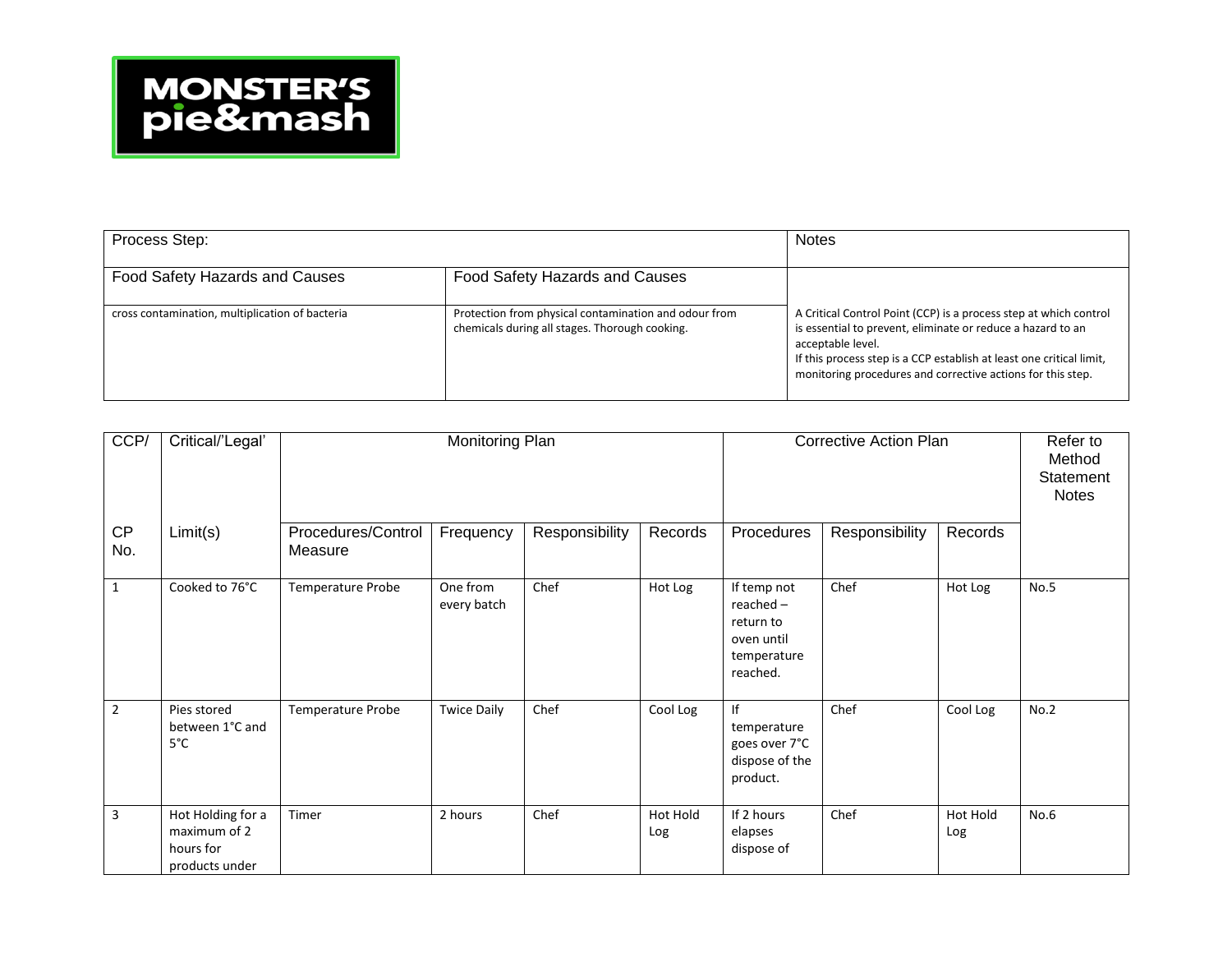|   | $65^{\circ}$ C                       |                                                                                                               |            |           |                                    | food                                                             |           |                                    |      |
|---|--------------------------------------|---------------------------------------------------------------------------------------------------------------|------------|-----------|------------------------------------|------------------------------------------------------------------|-----------|------------------------------------|------|
| 4 | Cross<br>contamination<br>physical   | Correct cleaning and<br>visual check against<br>cleaning list                                                 | Continuous | All Staff | Continuous<br>visual<br>monitoring | Re-clean re-<br>train staff and<br>destroy<br>suspect<br>product | All Staff | Continuous<br>visual<br>monitoring | No.7 |
| 5 | Cross<br>contamination<br>chemical   | Cleaning shall be<br>completed with food<br>safe products only<br>following<br>manufacturers<br>instructions. | Continuous | All staff |                                    | Re-clean re-<br>train staff and<br>destroy<br>suspect<br>product | All Staff |                                    | No.7 |
| 6 | Cross<br>contamination<br>biological | Staff training and<br>hygiene rules together<br>with strict physical<br>separation of raw and<br>cooked food. | Continuous | All staff |                                    | Re-clean re-<br>train staff and<br>destroy<br>suspect<br>product | All Staff |                                    | No.7 |

| Version: | Date: 30/09/2017 | Completed By: S. Morgan | Checked: S. Morgan |
|----------|------------------|-------------------------|--------------------|
|----------|------------------|-------------------------|--------------------|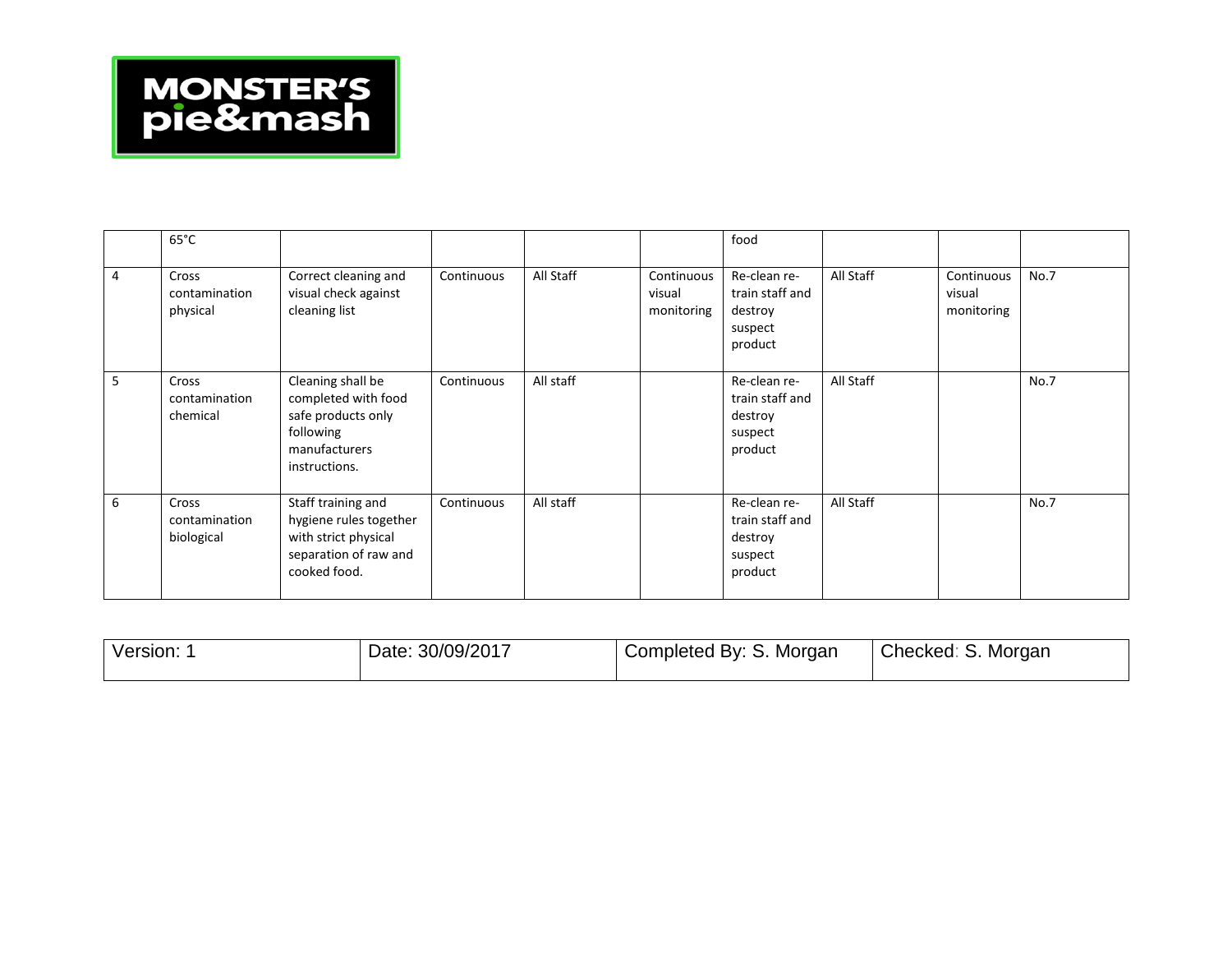

#### **Verification of the HACCP Plan**

| Evidence                                                                                                                                                    | Yes        | N <sub>o</sub> | If yes what have you done about this?<br>Refer to other documents if necessary |
|-------------------------------------------------------------------------------------------------------------------------------------------------------------|------------|----------------|--------------------------------------------------------------------------------|
|                                                                                                                                                             |            |                | Have you changed your HACCP plan(s)?                                           |
| Has information been received about new hazards, legislation or best practices<br>that need to be reflected in your HACCP plan(s)?                          | <b>YES</b> |                | N/A                                                                            |
|                                                                                                                                                             |            |                | Are these changes reflected in your HACCP<br>plan(s)?                          |
| Do your daily diary records show that, where action was needed, changes have<br>been made to hygiene procedures, checks carried out, staff instruction etc? |            | N <sub>O</sub> | N/A                                                                            |
|                                                                                                                                                             |            |                | How have you changed your HACCP<br>plan(s)?                                    |
| Do audit reports (e.g. EH visits) indicate that your HACCP plan(s) need to be<br>changed?                                                                   |            | N <sub>O</sub> | N/A                                                                            |
|                                                                                                                                                             |            |                | How have you changed your HACCP<br>plan(s)?                                    |
| Do audit reports indicate that your HACCP plan(s) have not been put into<br>practice properly?                                                              |            | N <sub>O</sub> | N/A                                                                            |

Look back at how your good hygiene practices and operational procedures have been working since the last time you reviewed your HACCP Plan(s) to make sure they are still effective in managing food safety.

Answer these questions to help complete the HACCP Plan Review checklist on the next page.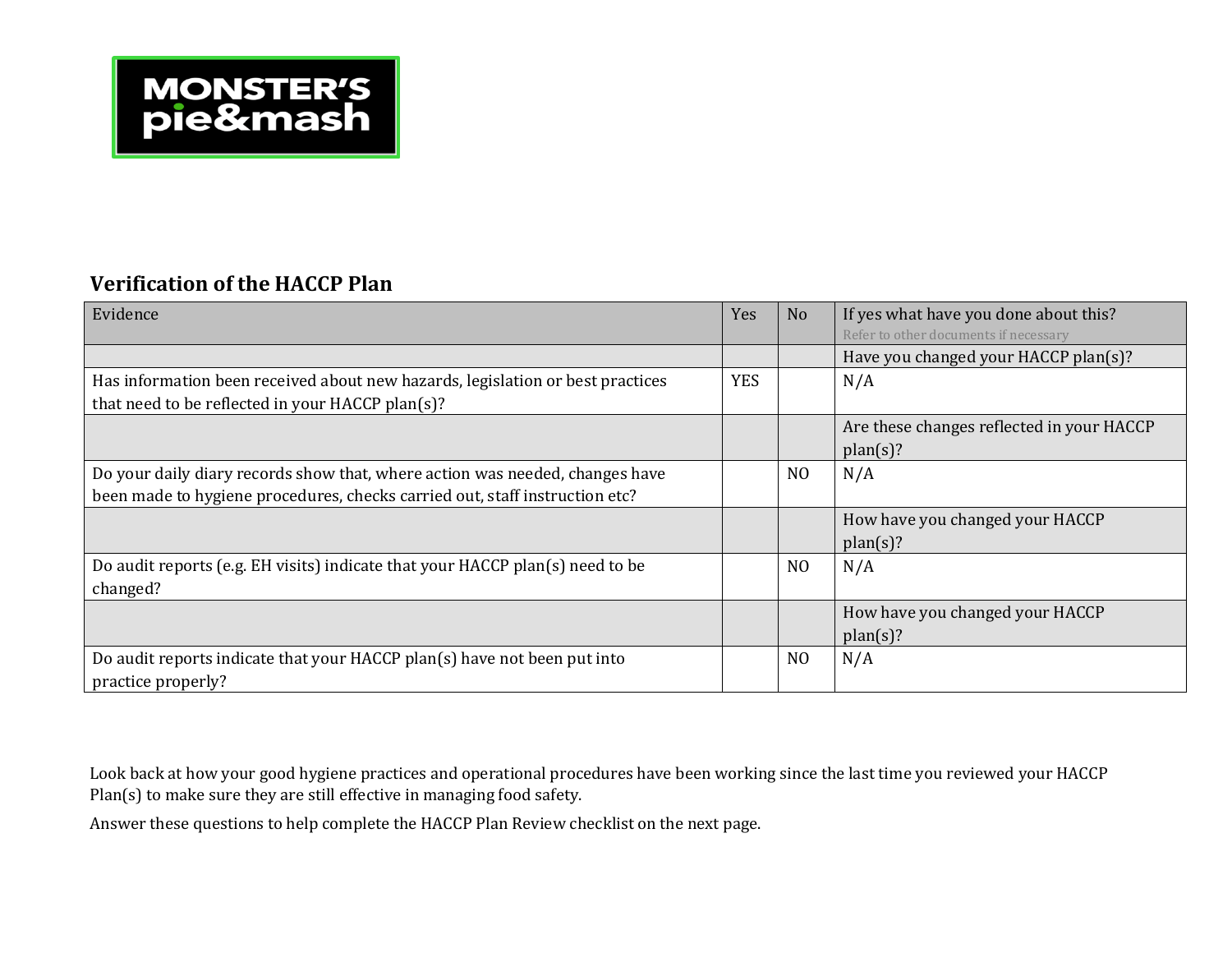| Evidence                                                                                                     | Yes | N <sub>o</sub> | If yes, what have you done about this?<br>Refer to other documents if necessary |
|--------------------------------------------------------------------------------------------------------------|-----|----------------|---------------------------------------------------------------------------------|
|                                                                                                              |     |                | What do your investigations suggest<br>caused the complaint?                    |
| Have you received customer complaints?                                                                       |     | N <sub>0</sub> | N/A                                                                             |
|                                                                                                              |     |                | What does this mean for your procedures                                         |
|                                                                                                              |     |                | of HACCP plan $(s)$ ?                                                           |
| Have you received customer complaints?                                                                       |     |                | N/A                                                                             |
|                                                                                                              |     |                | What changes are you making as a result?                                        |
| Have you received microbiological test results that indicate your hygiene<br>procedures need to be improved? |     | N <sub>O</sub> | N/A                                                                             |
|                                                                                                              |     |                | What changes are you making as a result?                                        |
| Having followed a sample of product from before, during and after processing,                                |     | N <sub>O</sub> | N/A                                                                             |
| does it show that company procedures are not being followed correctly,                                       |     |                |                                                                                 |
|                                                                                                              |     |                |                                                                                 |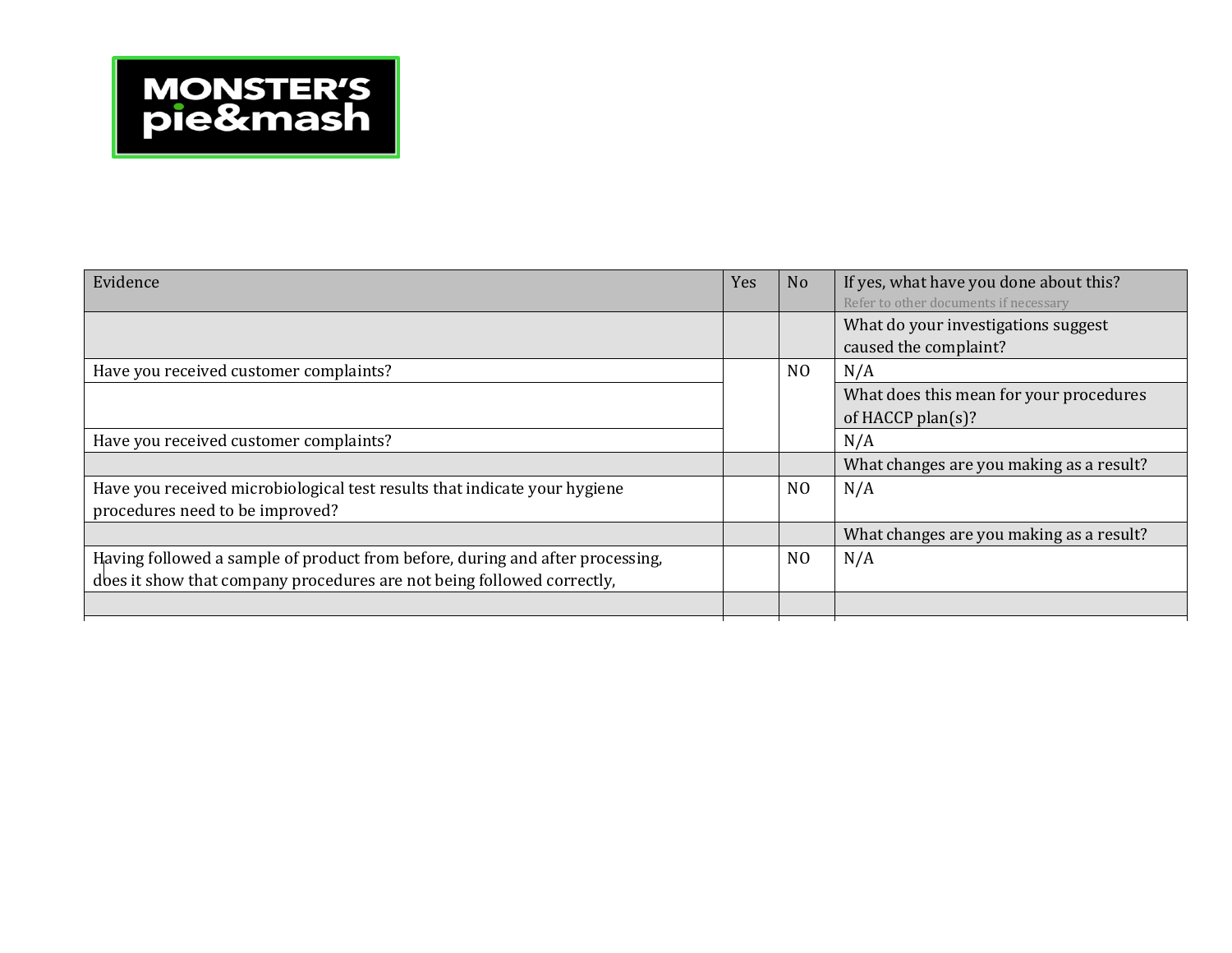A validation check should be carried out before the plan is first implemented to make sure it is thorough and accurate. If the Plan is in anyway incomplete or inaccurate it must be amended. Validation checks should also be carried out whenever the Plan is reviewed.

| Description                                                              | Yes          | N <sub>o</sub> | <b>Notes</b> |
|--------------------------------------------------------------------------|--------------|----------------|--------------|
| Is the scope an accurate description of the process?                     | $\checkmark$ |                |              |
| Does the flow chart correctly identify each step in the process?         | $\checkmark$ |                |              |
| Are all significant hazards correctly identified and addressed?          | $\checkmark$ |                |              |
| Are adequate control measures in place?                                  | $\checkmark$ |                |              |
| Have the CCPS/CPs been correctly identified/justified?                   | $\checkmark$ |                |              |
| Are the critical/legal limits acceptable?                                | $\checkmark$ |                |              |
| Are there procedures in place for monitoring?                            | $\checkmark$ |                |              |
| Are corrective actions in place and understood by relevant staff?        | $\checkmark$ |                |              |
| Are there adequate records in place?                                     | $\checkmark$ |                |              |
| Will the plan control all the significant hazards if followed correctly? | $\checkmark$ |                |              |
| Validation Carried Out By: S. Morgan<br>Position: Proprietor             |              |                |              |
|                                                                          |              |                |              |
|                                                                          |              |                |              |
| Simple                                                                   |              |                |              |
|                                                                          |              |                |              |
| Signed:                                                                  |              |                |              |
|                                                                          |              |                |              |
| Date Completed: 30/09/2017 Review Date: 29/09/2018                       |              |                |              |

#### HACCP Reviews

| 1201<br>BV:<br>nleted<br>$\sim$<br>. .or<br>'V I t<br>ΓVΕ<br>$\mathbf{M}$ | uon<br>∵יס∩ש: | $\sqrt{2}$<br>™∩∩∙<br>512<br>.u | Date |
|---------------------------------------------------------------------------|---------------|---------------------------------|------|
|                                                                           |               |                                 |      |